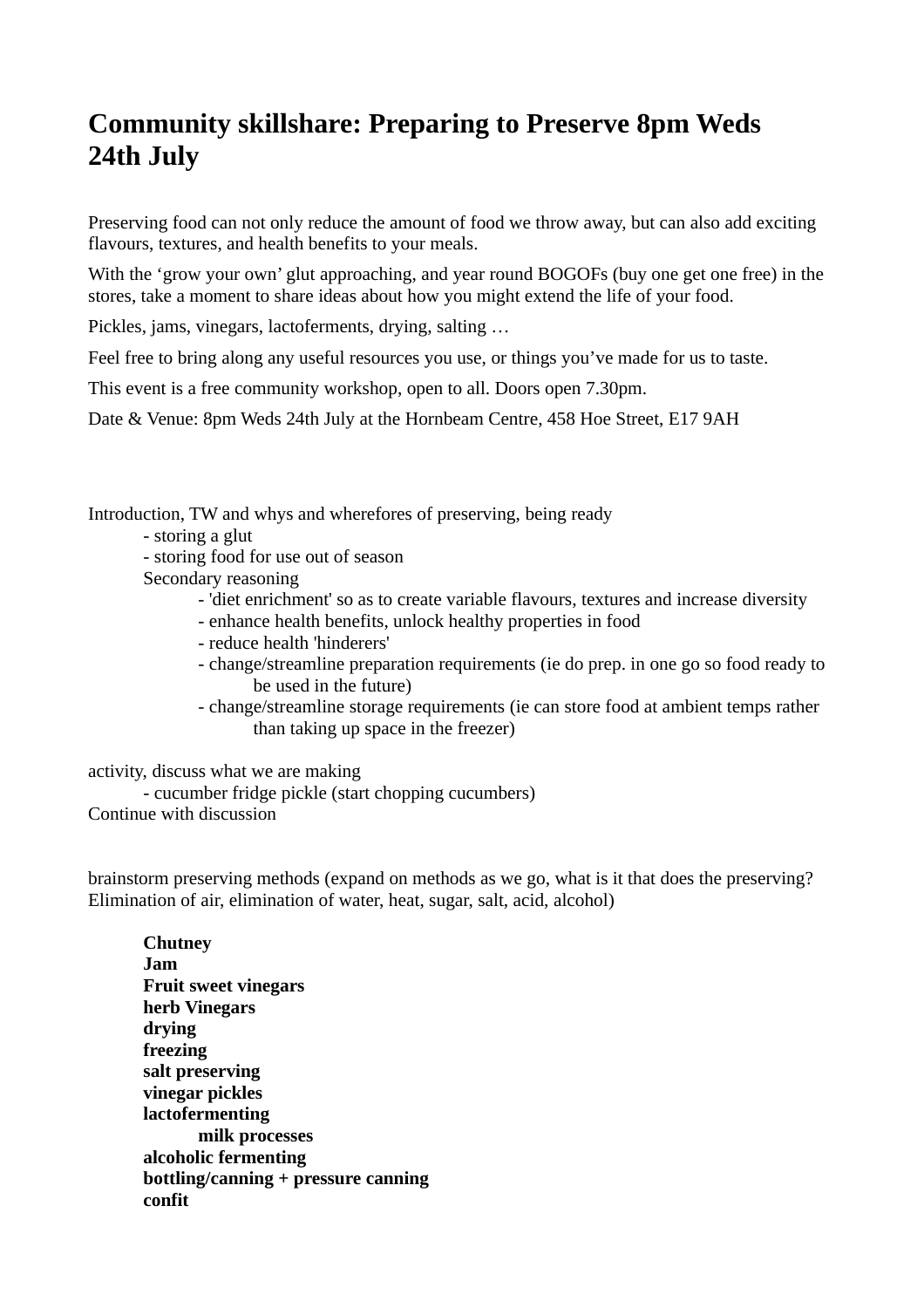#### **maceration in oil**

activity, continue

- cucumber fridge pickle, add in vinegar, salt, sugar
- buttermilk, demonstrate method

tasting, has anyone bought examples? fruit vinegars chutney fermented chillies

herb vinegar

Dangers and limitations, how you might decide (ie jam v's lots of sugar, botulism in oil macerations, freezing v's pressure canning)

### further information

resources -

- Fermenting

Sandor Katz (books + www.wildfermentation.com) http://phickle.com/

- Pickle/jam/chutney http://foodinjars.com/ (small batch canning)
- salting

bacon, somewhere on the guardian

finish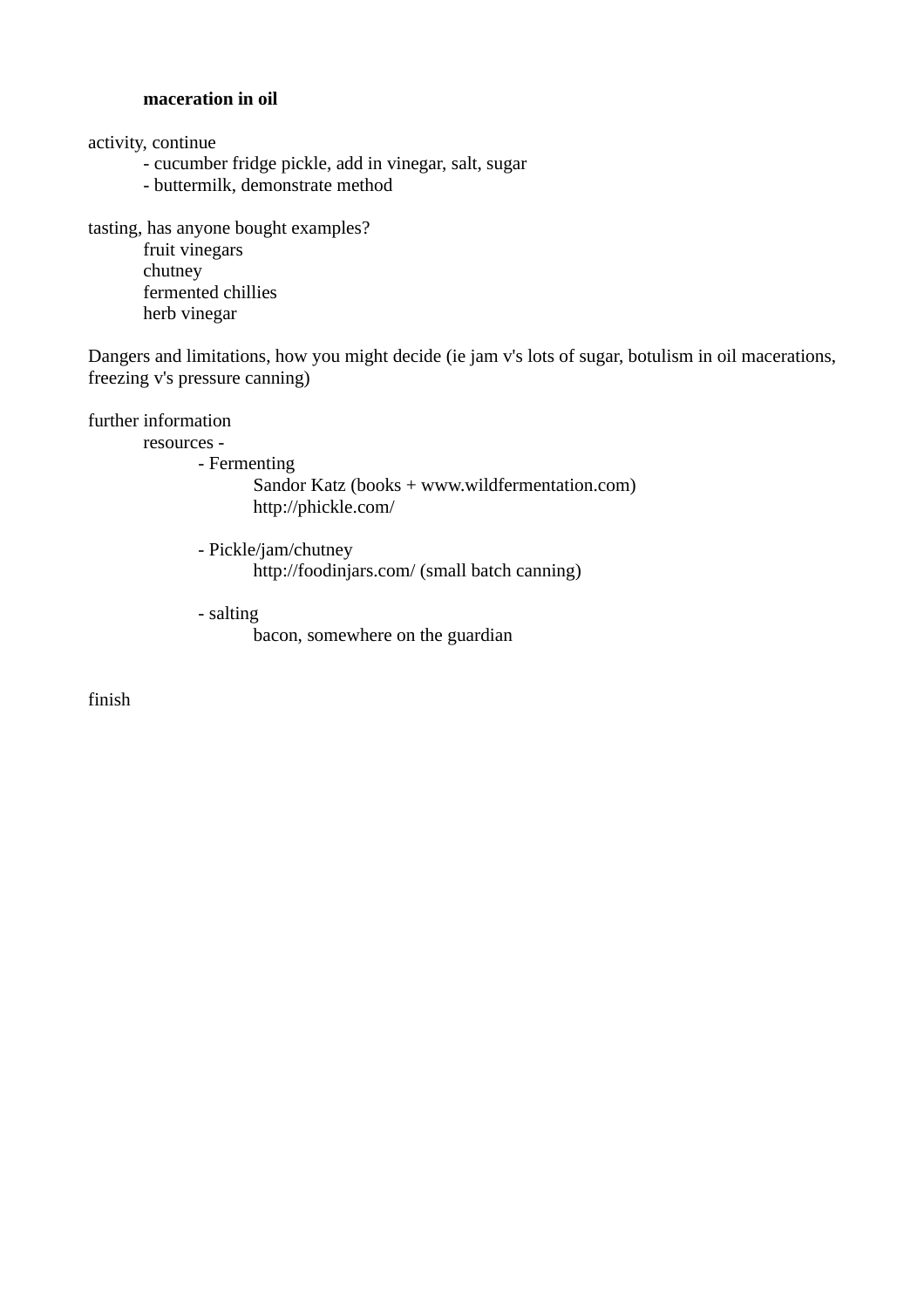## **Cucumber Fridge Pickle**

1kg cucumbers, thinly sliced 3 small onions, thinly sliged 1tbsp dill, chopped leaves 250g sugar 1tbsp salt 200ml cider vinegar

Combine cucumber, onion and dill in a large bowl.

Mix together vinegar, sugar and salt and pour over the cucumbers/onion/dill.

Leave overnight for flavours to mingle (or at least 3 hours before serving).

Store in an airtight container in the fridge, use within 2 weeks.

# **Buttermilk**

about 1/2 cup buttermilk (from shop or from last batch) about 750ml milk

We make buttermilk in old, washed out passata jars. Put buttermilk into the jar (about 5cm worth in the bottom of the jar) and then top up with milk, give a gentle shake to mix. Put on lid.

Leave jar on side overnight.

Check to see if milk has thickened, if not leave another couple of hours and check again. When thickened, move to fridge and store. Will keep for several weeks.

Use in curries, baking, pancakes etc.